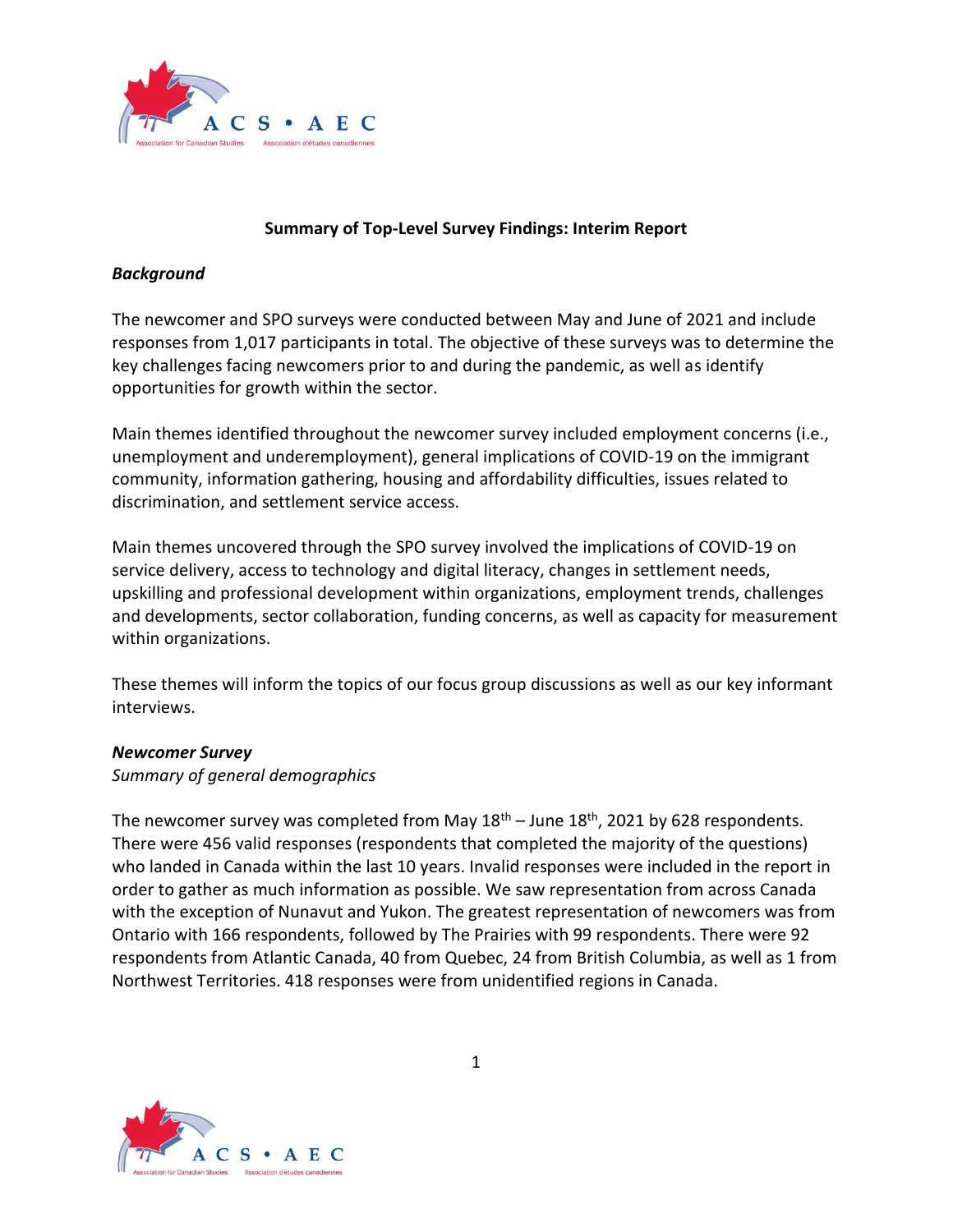

#### *Employment*

At the time of the survey, 27.3% of respondents were currently unemployed and seeking employment. 51% were employed full-time, and 15.9% were employed part-time. In comparison with the non-immigrant Canadian population, a 27.3% unemployment rate for workers seeking employment is extremely high.

68.6% of newcomers surveyed are not currently working in their field of study. When asked why respondents were not currently working in their field of study, 17% cited academic reasons, including that they are currently enrolled in an academic institution or awaiting course enrollment. Half of those employed part-time said that they were currently enrolled in a Canadian academic institution. 59% of those who were unemployed and not seeking employment were also not enrolled in school.

16.6% discussed general difficulty in finding employment in their field due to a lack of opportunities, a lack of available work in their chosen field, or simply that they cannot find employment. 14% either changed their field or found work in another field. Only 37.6% of respondents who have a university master's degree or above (including a PhD) are currently working in their field of study. In addition, only 27.8% of respondents with a university bachelor's degree are working in their field of study.

The newcomers who are currently employed were asked what kind of employment they have. 74.8% responded that they were engaged with regular employment (consistent employment over a predetermined period of time). 14.4% were temporary, seasonal, and/or gig workers.

19% of respondents who have either a university certificate or diploma are working in temporary, seasonal, or gig work.

28.8% of respondents reported that they receive information about available training programs for immigrants from the internet. 28.5% reported getting that information from service providers.

The majority of newcomers reported that they get information about employment opportunities from the internet (54.6%). Only 16.3% reported getting employment information from service providers.

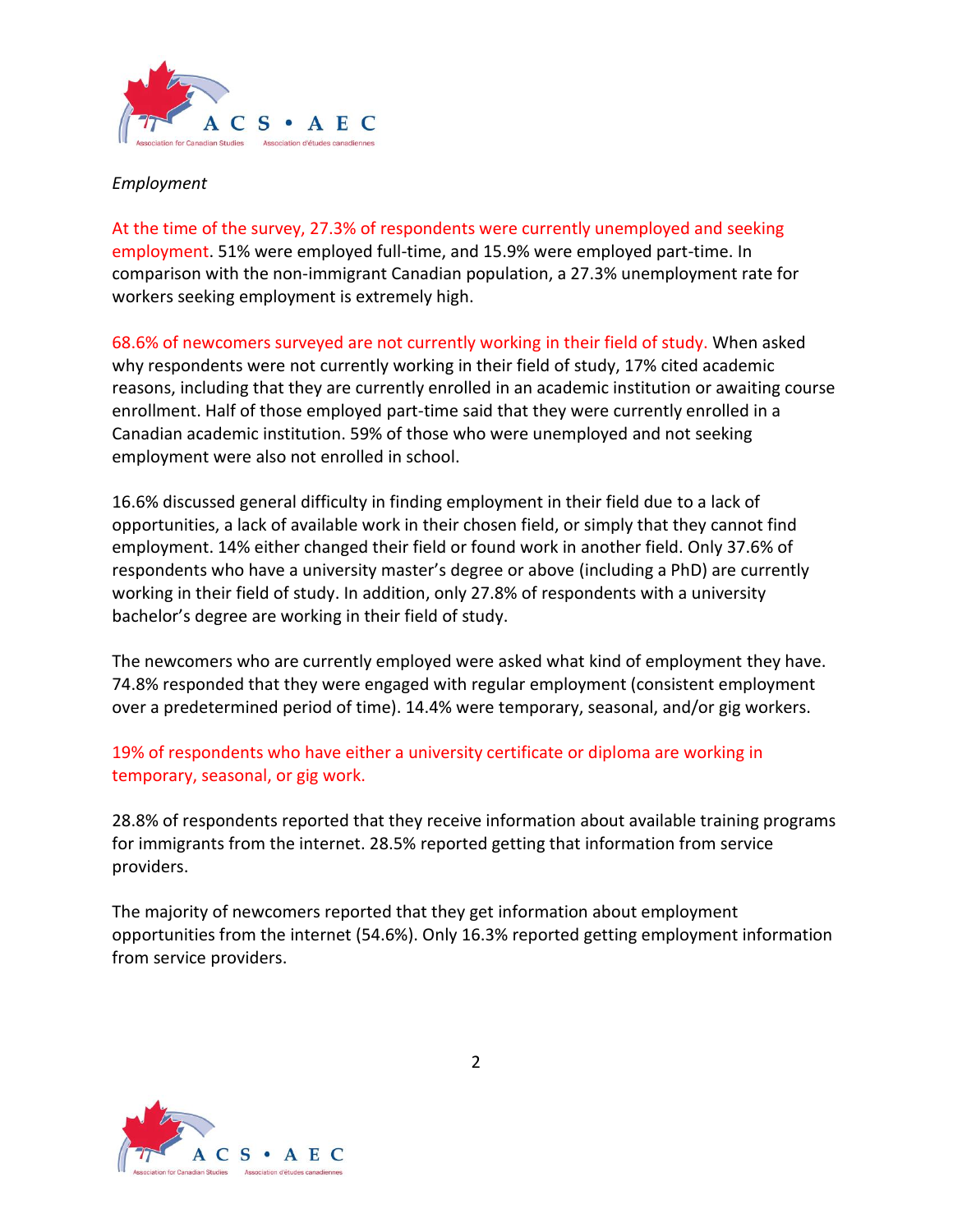

When asked what other settlement services would meet newcomers' needs, the highest percentage (32.4%) responded with employment services. The second highest need was language training at 9.8%.

When asked how immigrant-serving organizations can assist newcomers with their search for employment, 12.2% responded with employer partnerships and connections, 7.6% responded with job placements, and 5.2% responded with job search support. 7% required help with CV building, 4.9% needed skills training, and 4.6% needed specialized support services. 4% also discussed needing assistance with adequate job placement within their field of study or expertise, and identified underemployment as a key issue.

# The top settlement service most important to newcomers was job search support/job placement at 26%.

33.4% of newcomers reported being only somewhat satisfied with the accessibility of employment training and support services. Similarly, 29% reported being somewhat satisfied with the quality of employment training and support services.

# *Information gathering*

In terms of obtaining information about settlement services, 24.3% of respondents gained this information from service providers. 23% obtained information from the internet, and 18% said that they did not know.

30% of respondents reported getting information about updates to health policy from the internet, 20.9% of respondents gathered information from various news outlet sources, and 11.3% obtained information from government reports and websites. Similarly, 50.6% of respondents got information about updates to immigration policy from the internet. The following largest percentage of respondents, at 15.7%, received their information about updates to immigration policy from social media.

It is evident that the majority of newcomers receive most information about health policy, immigration, employment opportunities and other general info about Canada from the internet. While these may be through reputable sources, they may also be through sources which provide false information.

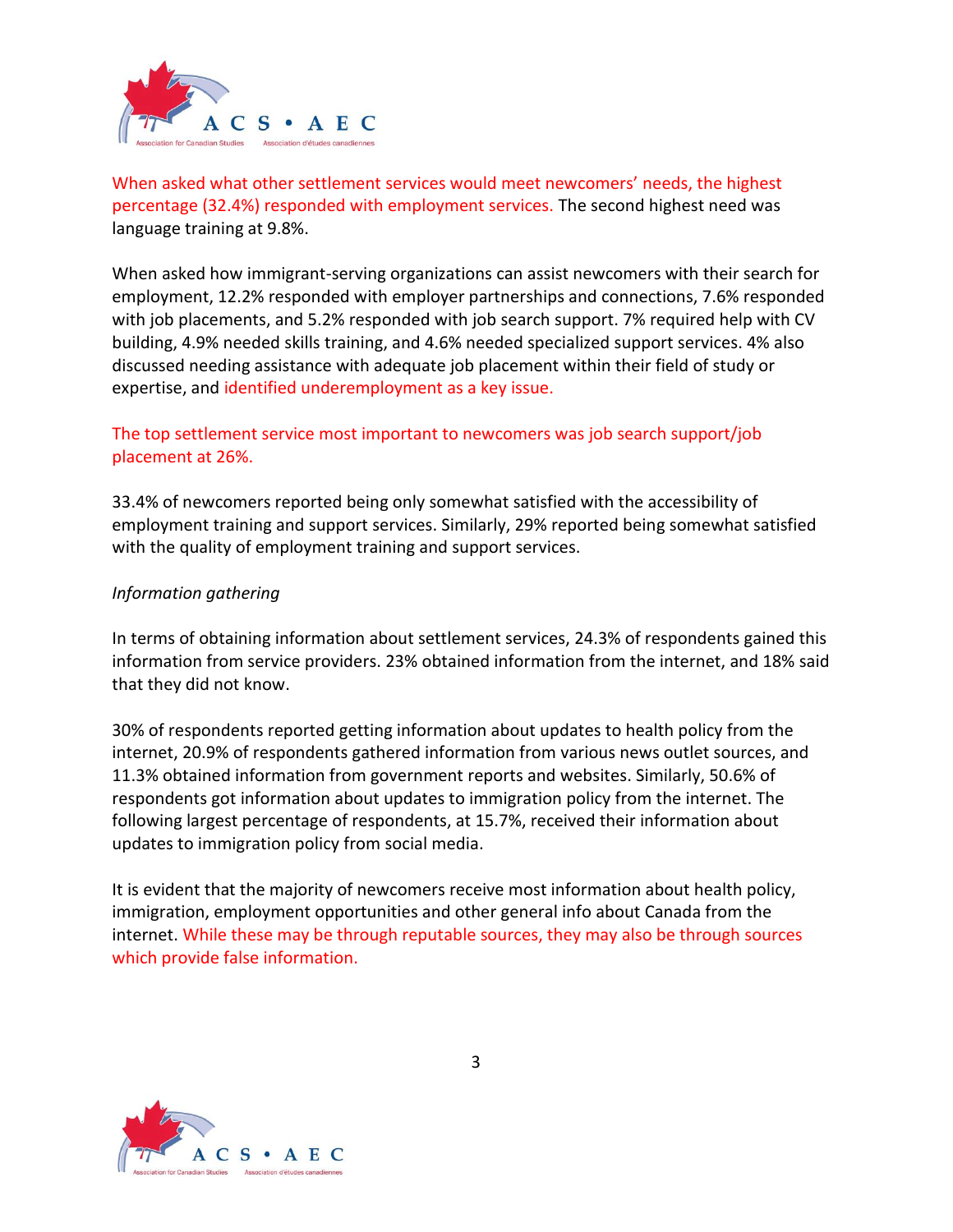

## *Implications of COVID-19*

53.3% of respondents reported that their income has been financially affected by the COVID-19 pandemic crisis. 23.9% reported that they lost the job they had before the pandemic, 28.7% had to settle for a new job with lesser pay, 41.9% reported that the pandemic has impacted their ability to meet basic financial obligations, and 40.6% reported that their capacity to assist/support members of their household has also been impacted.

# *Housing and affordability*

The majority of respondents (28.9%) surveyed live in two-person households. 50.6% of respondents have children or dependents who reside in their household. 71.8% of respondents reported spending 30% or more of their income on housing. 73.5% of respondents with a university master's degree or above (including PhD) spend 30% or more of their household income on rent or mortgage. Spending 30% or more of income on housing may be attributed to a lower quality of life overall. In *Measuring housing affordability,* Luffman reports that according to Canada Mortgage and Housing Corporation (CMHC), affordable housing refers to housing which costs less than 30% of before-tax housing income (Statistics Canada, 2016).

## *Discrimination*

22.4% of newcomers reported that they faced employment discrimination. This includes not acquiring employment due to a lack of Canadian work experience or Canadian education, racialization, and/or gender. 8.6% of respondents reported being discriminated against on the basis of race (non-employment related). 8.6% of respondents also reported experiencing discrimination through healthcare institutions and/or healthcare employees. Of all respondents, an average of 16% said that they had experienced discrimination while accessing settlement services in general—the top three groups being 22% of Arabic respondents, 19% of Black respondents, and 17% of South Asian respondents.

#### *Gender*

69% of the survey respondents were female, and 29% were male. The remaining 2% of respondents indicated that they were non-binary, other, or preferred not to respond. Approximately the same percentage of men and women indicated that they were *not* working in their field of study (66% and 67% respectively.) A larger percentage of men (62%) were employed full-time, compared to 49% of women, and a greater percentage of women were

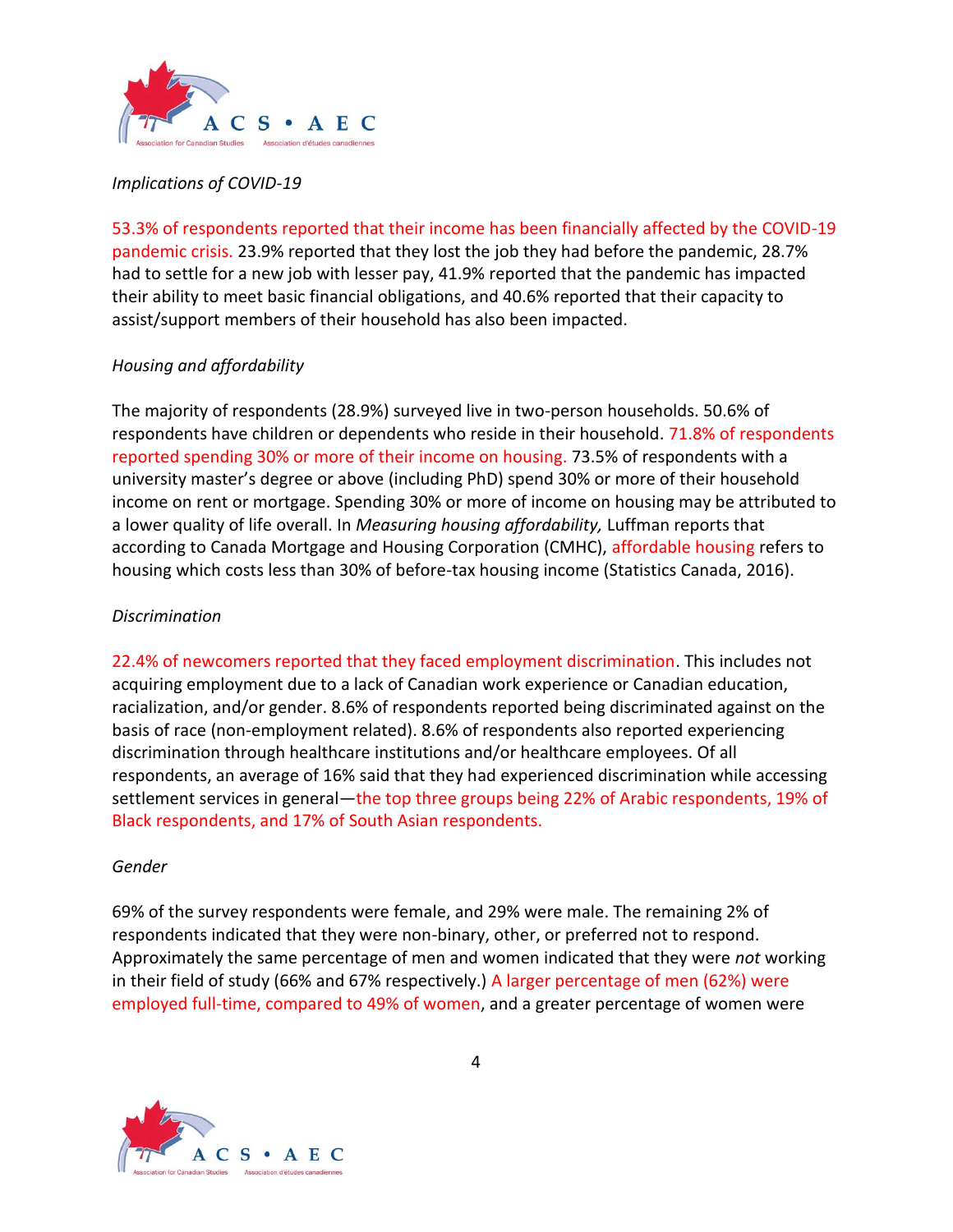

unemployed and seeking employment (29%), compared to 17% of men. A higher percentage of men indicated they drove a car (53% compared to 49% of women) and in turn more women indicated they used public transportation (44% compared to 28% of men.)

Most women (59%) and men (66%) stated that they have *not* accessed settlement or employment services during the pandemic. Women and men were similarly affected by the pandemic in terms of income being affected and other issues, but slightly more women said that they had lost their job (26% of women compared to 20% of men.)

Both women and men considered job search support/job placement services as the most important settlement services. For women, the second most important service was employment training, and for men, the second most important service was general information about available services for immigrants.

# *Age*

Most survey respondents fell within the 30-34 age group (24%), closely followed by the 39-35 age group (23%). The third and fourth most represented age groups were between 25-29 years old (15%) and 40-44 years old (14%). The age group most likely to be working in their field of study was between 45-49 years old (45%). The highest number indicating they were not working in their desired field was the 50+ age group, with 84% stating they were not. 77% of 18–24-year-old respondents were enrolled in a Canadian academic institution—they were also most likely to be employed part-time out of all respondents.

40–44-year-old respondents were most likely to be unemployed and seeking employment (34%) but most of this group was still employed full-time (50%). The two age groups most likely to be employed full-time were between 45-49 years old (59%) and the 50+ age group at 58%. Of those working, for temporary and seasonal gig work, the youngest age groups were most represented in this type of work—18-24-year-olds at 26%, and 25–29-year-olds at 29%. However, both groups were still more likely to be engaged in regular employment (consistent employment over a specified period of time).

The youngest age group (18-24 years) was most negatively affected by the pandemic in terms of losing income (68%) followed by the 30-34 age group (60%). Under half of the youngest age group had said they had lost their job (40%), however that was the largest percentage indicating job loss. The others had largely retained their jobs during the pandemic. The 40-44

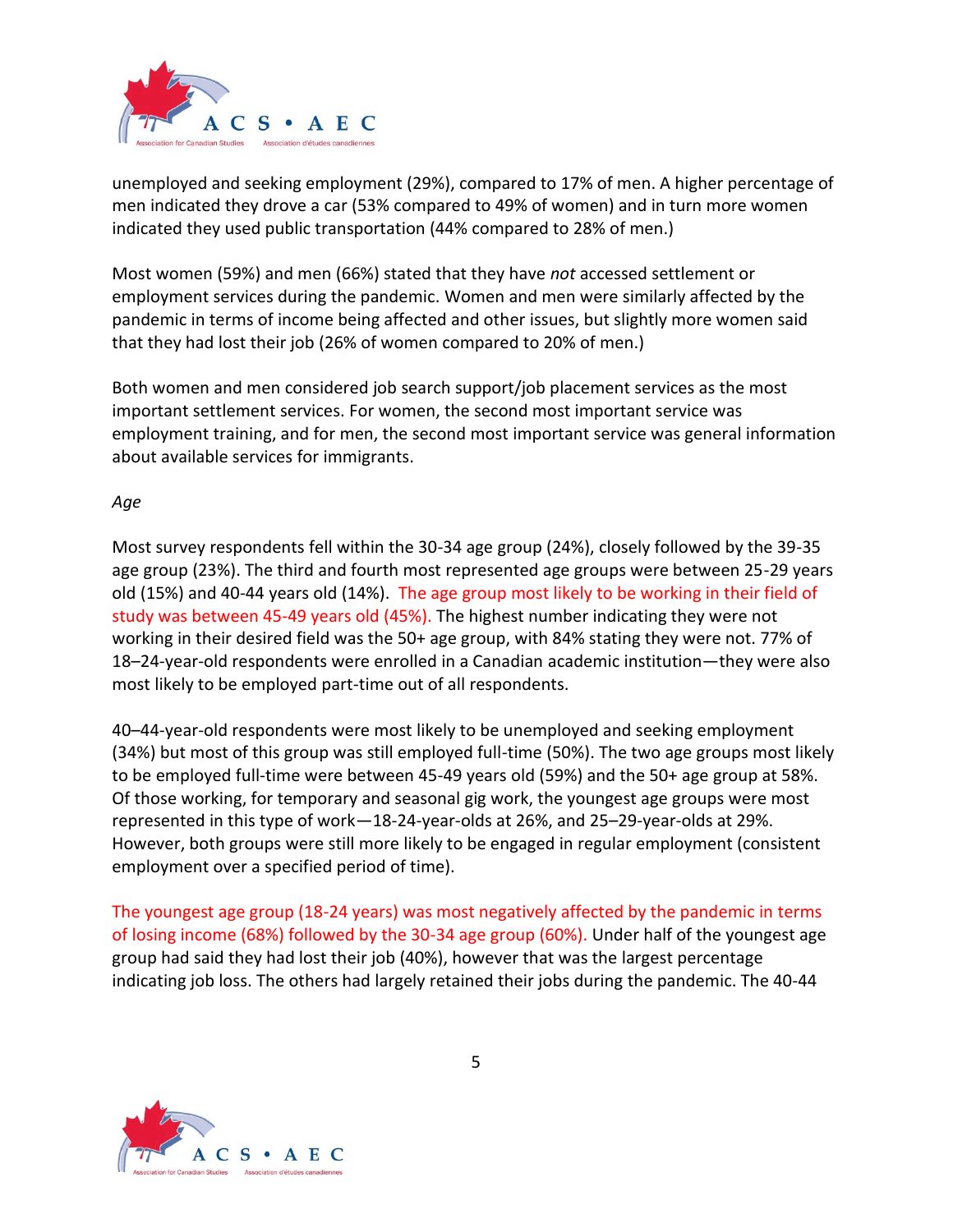

age group was most likely to say that their capacity to assist or support members of their household was affected, at 48%.

In terms of what respondents found to be the most important settlement services, most age groups (aside from the 45-49 age group and the 50+ age group) found job search support/job placement services to be most important—especially the 35–39-year-old respondents. For the 50+ age group, general information about services available to immigrants was most important. The 45-49 age group found employment training to be practically as equally important as job search support/job placement services.

#### *Pathways to Canada*

Of all respondents, 21% immigrated as a skilled worker through Express Entry, 14.3% immigrated through family sponsorship, 9% through the provincial nominee program, 4.9% as refugees, 4.7% through International Experience Canada (two-year work/travel visa), 2.5% both as asylum seekers and through the Atlantic/Rural/Northern Immigration pilot, and 1.1% as caregivers. Only three respondents indicated that they are undocumented workers (0.47%).

# *Settlement service access*

Only 24.5% of respondents accessed settlement or employment services during the COVID-19 pandemic. 49.4% of respondents who have children and/or dependents living in their household accessed settlement or employment services. 61% of respondents who reported having their income affected by the pandemic accessed these services, and 25.3% of respondents who lost the job they had before the pandemic accessed these services. 29.2% of respondents who had to settle for a new job with lesser pay accessed services. For respondents who were financially impacted to the point of affecting their ability to meet basic financial obligations, 46.1% accessed services.

For respondents who indicated that "information about available services for immigrants, job search support/job placement, and employment training" were the most important settlement services they sought—these respondents accessed settlement services at a higher rate than those who selected other settlement services as most important (such as "financial literacy or settlement orientation"). 31% of respondents who reported "job search support/job placement" as the most important settlement service accessed services during the pandemic.

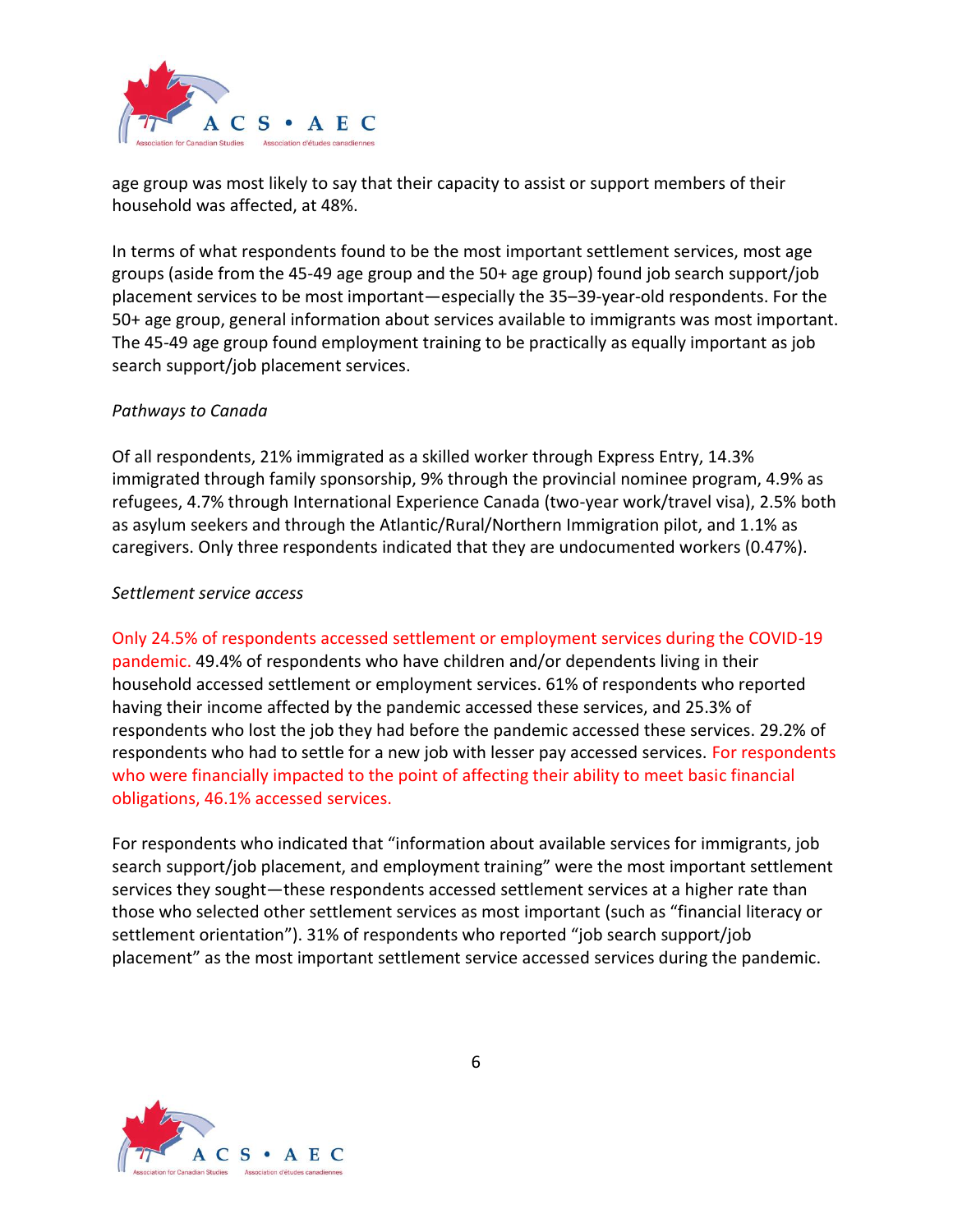

The largest number of newcomers who had *not* accessed settlement or employment services during the pandemic were accordingly those who were employed full time (68%). For those who were unemployed and seeking employment, about half (52%) said they did seek those services, while 57% of those employed and not seeking employment still accessed those services. Across the board, most indicated they were "somewhat satisfied" with employment training and support services. With regards to professional licensure support and language training services, most respondents indicated that this was non-applicable to them. (This could mean they do not need/didn't know about them/didn't access them, etc.)

#### *SPO Survey:*

*Summary of general demographics*

The SPO survey was completed from May 11- June 18, 2021 by 389 respondents with 254 valid responses (respondents who replied to the majority of questions). The invalid responses were included in the report in order to gather as much information as possible. The SPO survey saw representation from across Canada, with the exception of Nunavut. The highest number of respondents serve clients in the Prairies (85) followed by Ontario (64), and British Columbia (50). There were 39 responses from Atlantic Canada, 32 in Quebec, as well as 4 in the Northern Territories (Yukon and Northwest Territories). 115 responses were from unidentified regions in Canada.

The highest percentage of SPOs throughout Canada provide services in English, French and "other", which includes over 30 different languages (31.4%). Of the organizations surveyed, most respondents work at organizations which employ between 11-49 employees (26.48%) and serve between 101-1000 clients per year (36.2%). Most organizations serve clients who have been in Canada for up to two years. Most respondents were unaware of how much their organization's annual budget was, however the highest percentage of respondents who did know reported that their annual budget was less than \$500,000.

# *Implications of COVID-19*

Across Canada, 43% of respondents reported that since the start of COVID-19, demand for service delivery at their organization has increased. Within small organizations which employ 1- 10 individuals, 45% reported an increase in demand for service delivery. At organizations which operate on a budget of less than \$500,000, 53% reported an increase in demand as well.

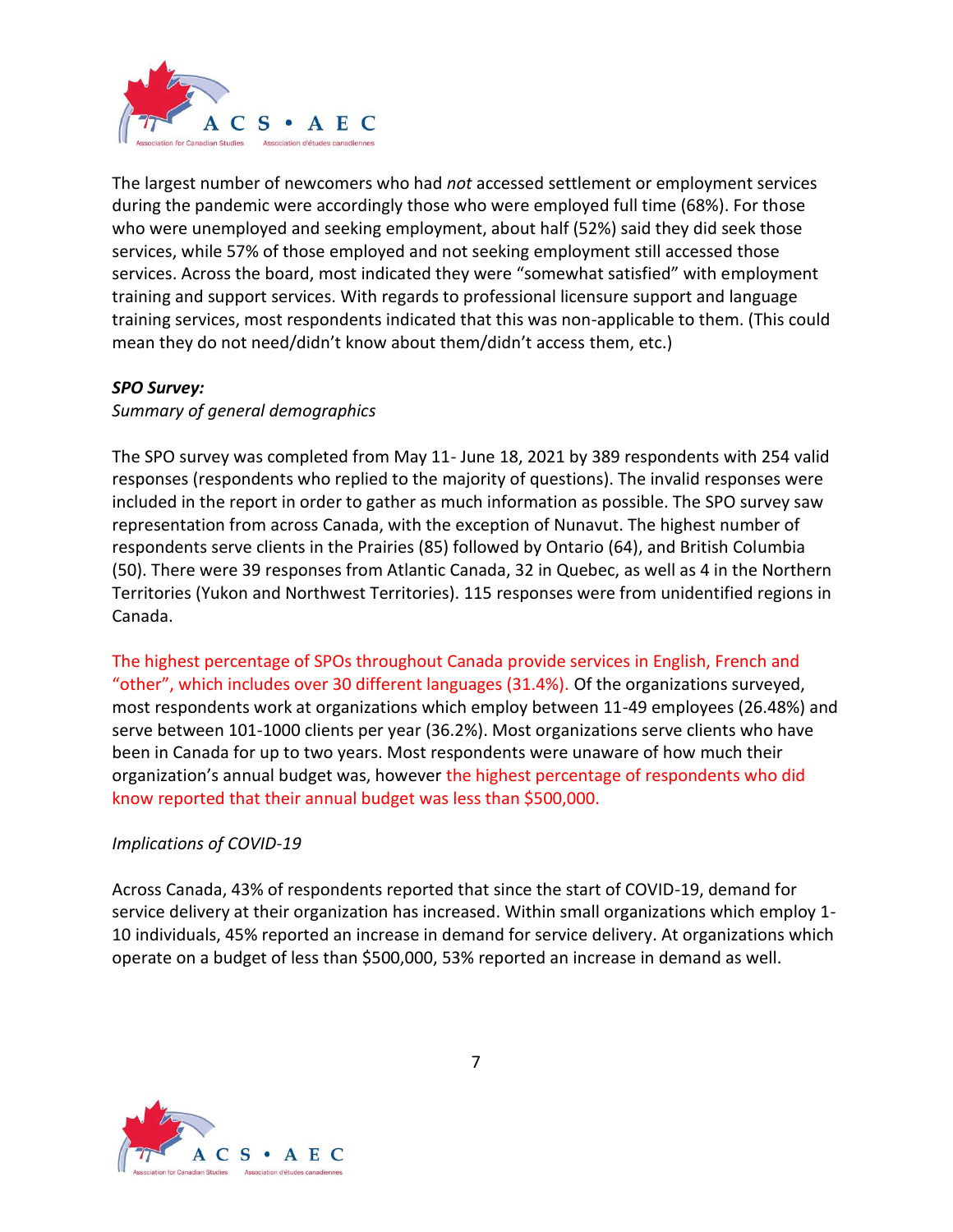

Of all respondents surveyed, 75% reported that the needs of the immigrants and refugees served has changed since the start of the pandemic. Respondents from British Columbia reported the highest percentage of "needs of immigrants and refugees served" changing, at 90%. Only 19% of respondents reported that the needs did not change, and 7% reported that they did not know.

The highest percentage of how immigrants and refugees' needs have changed since the pandemic was in relation to digital literacy and accessibility (25%). This includes access to internet-connected devices as well as the capacity to adequately use these devices as a source of information and social connection. This was followed by mental health service needs, reported by 17% of respondents, exacerbated by social isolation, anxiety related to job loss, as well as fear and increased levels of domestic violence throughout the pandemic. Social/financial assistance needs were reported by 16% of respondents, as food security issues as well as government assistance programs increased (i.e., CERB, EI). Additionally, SPO workers reported that clients were coming to them with more complex needs. The need for COVID-19 health related services and more in person support received a negligible response.

Overall, the conclusion may be drawn that COVID-19 has had broad implications for service delivery, particularly for smaller organizations with less fiscal resources. The pandemic has changed the needs of immigrants and refugees served within most organizations, particularly in relation to digital literacy and accessibility, mental health services, and the need for social/financial assistance.

*Top settlement needs of newcomers based on landing intervals:*

**0-12 months in Canada**: Settlement orientation (20%), Language training (18%), Housing services (14%)

**1-5 years in Canada:** Employment training (15%), Language training (15%), Cultural integration e.g., networking (13%)

**5-10 years in Canada:** Employment training (17%), Job placement (17%), Cultural integration e.g., networking (15%)

**10 or more years in Canada:** Health and mental health services (17%), Cultural integration e.g., networking (17%), Job placement (15%), Employment training (15%)

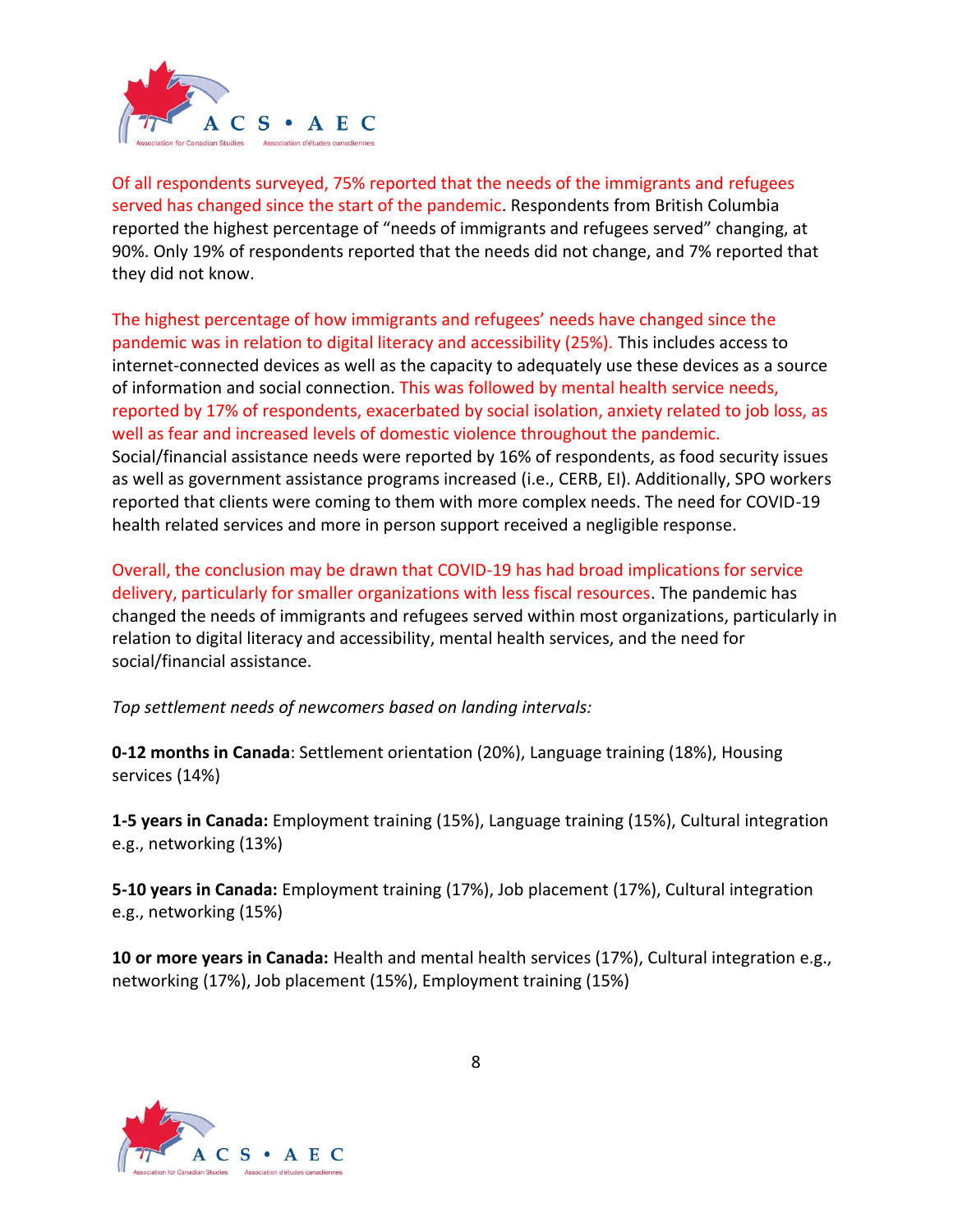

# *Technology:*

Across all responses, the most widely used technologies that organizations use in delivering services include live-stream video conferencing (1-on-1 or groups, including Zoom, Skype, Google Hangouts, Microsoft Teams, etc.), social media (Facebook, Twitter, LinkedIn, Instagram, etc.), as well as webinars (Zoom, GoTo Webinar, Microsoft Teams, etc.).

The most widely used CRM software used by organizations is OCMS, followed by a customized databases and SalesForce. In terms of the most important digital tools used at organizations, respondents listed communication and web conferencing platforms (including Zoom, Teams, Google meet, etc.), different applications for communication, including WhatsApp and Messenger, as well as e-learning platforms, such as LMS, Moodle, and Avenue.

# *Digital literacy:*

When asked about the digital literacy of the staff, 49% of respondents reported that overall level of literacy (ability to effectively use information and communication technologies to find, evaluate, create, and communicate information) was "good". 31% reported that digital literacy was "very good", while 17% reported that staff digital literacy was "fair". Only 2% reported that digital literacy was poor, indicating a general positive level of literacy among all organizations. In cross referencing with other indicators such as region and/or size of organization, all reports of digital literacy remained high overall.

#### *Upskilling and professional development:*

Across all regions, 71% of respondents reported that there are sufficient opportunities for employee upskilling and professional development within their organization. Ontario respondents reported the highest percentage at 81%. The region with the lowest percentage of respondents reporting sufficient opportunities for upskilling and professional development was the Atlantic region at 60%. When asked what prevents employees from having the ability to upskill/pursue professional development, 40% reported a lack of staff time, 32% reported insufficient budget, and 15% reported insufficient training opportunities. A lack of interest in upskilling/professional development was only reported by 6% of respondents.

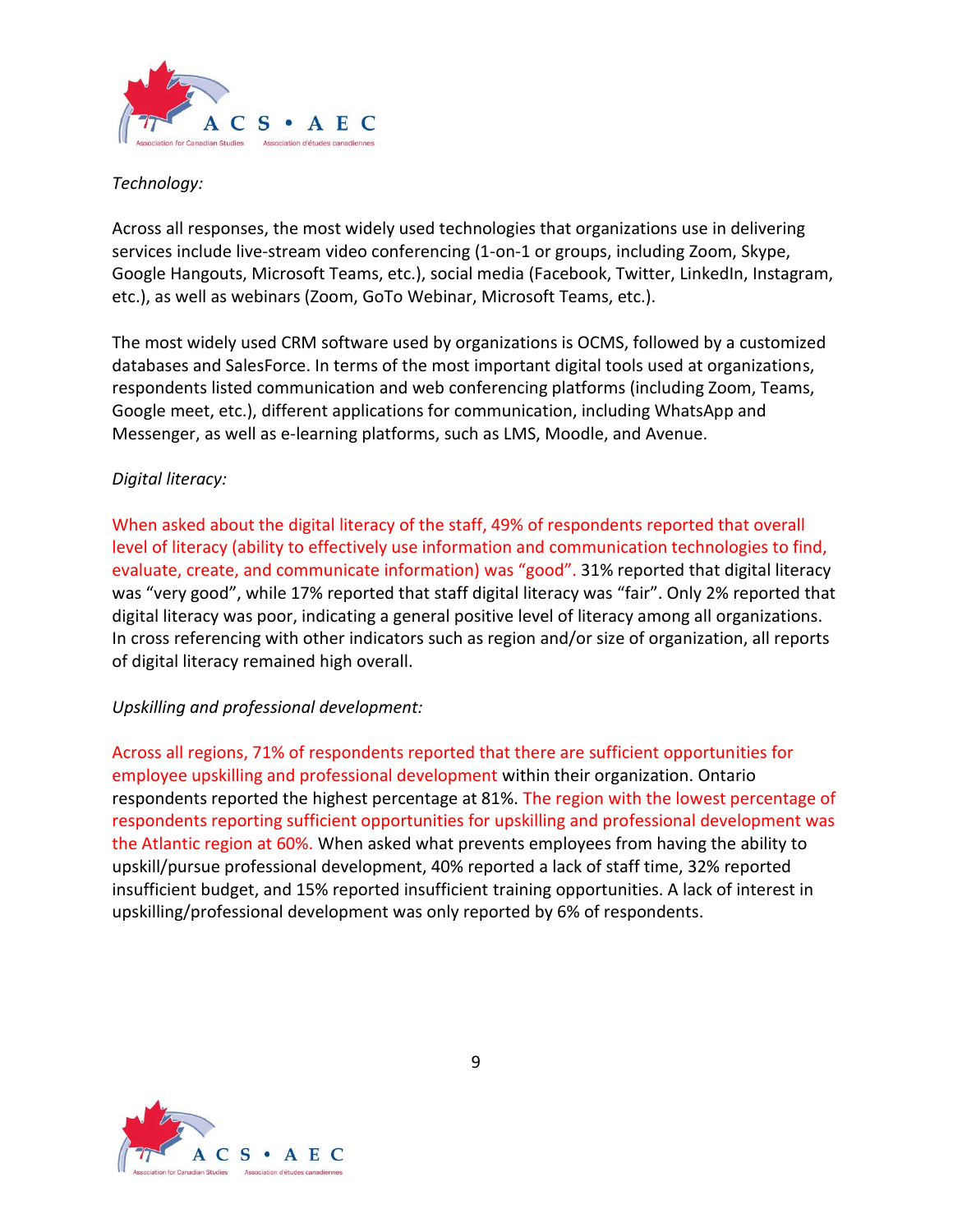

## *Employment-related services:*

The majority of organizations surveyed offer employment-related services. Across all regions, 76% offer employment-related services. British Columbia and Ontario reported the highest percentage of organizations offering employment-related services, at 84% and 81%. Quebec reported the lowest percentage at 64%. Organizations with the lowest grouping of employees (1-10) are less likely to offer employment-related services than any of organizations with 11- 250+ employees. Organizations which serve only 1-100 clients were also less likely than organizations with a larger client base to offer employment-related services. Organizations with higher budgets (\$500,000 upwards) reported offering employment-related services significantly greater than organizations that operate on less than \$500,000.

83% of SPO organizations across Canada work with employers to help newcomers find jobs. The Ontario region reported the highest percentage of SPOs that work with newcomers at 90%. The lowest percentage was British Columbia at 66%, followed by Quebec at 67%. The Atlantic, Prairies, and other regions of Canada all reported that their organizations work with employers to find jobs above 85%.

Across Canada, 77% of service providers encourage clients to use professional networking platforms such as LinkedIn when providing employment-related services. Organizations which have 250 employees or more, service over 1000 clients and operate on an annual budget of \$5,000,000 or more, reported encouraging professional networking platforms between 85-97%. Meanwhile, smaller organizations with lower budgets reported encouraging the use of platforms between 64-71%.

#### *Labour force challenges*

According to the SPO workers surveyed, the greatest labour force challenge newcomers face when trying to enter the labour force reported across regions is a lack of Canadian work experience (27%), followed by a lack of language proficiency (23%) as well as lack of credential recognition (17%).

The top three soft skills that newcomers are reported to need assistance with include communication skills (30%), presentation skills (15%), and conflict management (13%). Time management as well as leadership and initiative were also notably mentioned, at 12% and 11%. A lack of communication skills was most predominantly noted by service providers within all sizes of organizations.

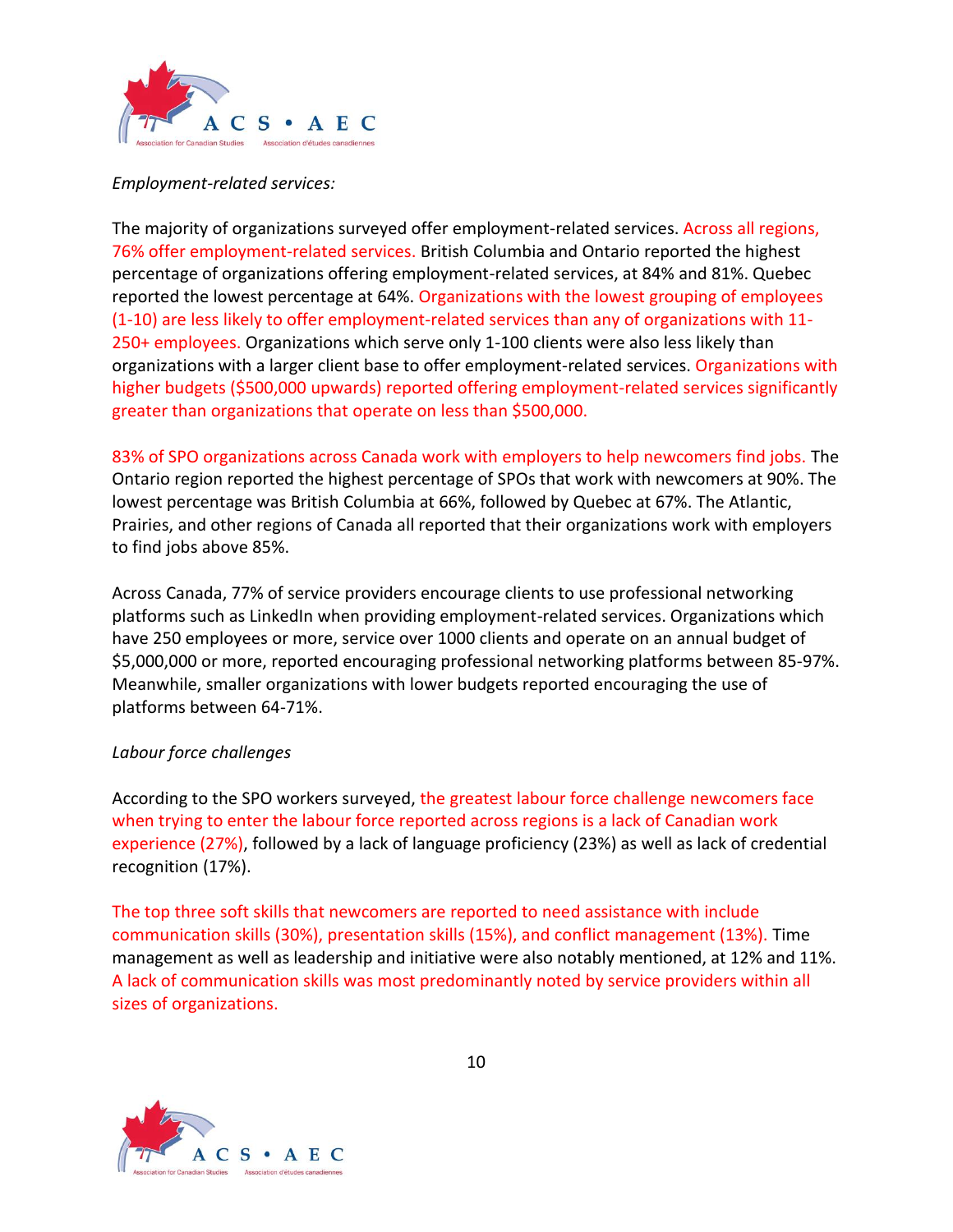

*Region-specific in-demand occupations*

Regionally, in-demand occupations are reported in order of prevalence as follows:

**AB:** Retail, accounting, administration, engineering, essential workers, healthcare, service **BC:** Healthcare, retail, service, construction, hospitality, trades **MB:** Manufacturing, service, healthcare, customer service, retail **NB:** Labour work, call centres, factory work, service, healthcare **NL:** Health, tech, IT **Northern Territories:** Construction, healthcare, customer service, government **NS:** Healthcare, food service industry, agriculture **ON:** Service, business, labour, trades **PEI:** Healthcare, construction, early-childhood education **QC:** Early child-hood education, healthcare, administration **SK:** Healthcare, accountants, engineers, hospitality

# Representatives from each region spoke widely of healthcare as an in-demand occupation. As

we have discovered through our literature review, as well as through the newcomer survey, many internationally educated health professionals are unemployed or under-employed due to a lack of accessible bridging programs, credential recognition and/or equivalency testing.

# *Licensure and other services*

Across all regions, only 44% of organizations surveyed offer support around professional licensure/credential recognition. Atlantic Canada had the highest percentage of respondents whose organizations offer support these at 62%. Ontario had the lowest percentage of respondents who work at organizations which offer credential recognition/support at 31%.

When comparing organizational size, budget, and number of clients served, there is a positive correlation between organizations with greater resources, and higher percentage of offering these supports.

When asked what services are not currently offered but respondents would like to offer newcomers, 20% of all service providers selected upskilling programs to meet changing skills needs. 17% would like to offer support for foreign credential recognition/professional licensure, and 16% would like to offer employment programs tailored for labour market shortages as well as anti-racism and cultural sensitivity training.

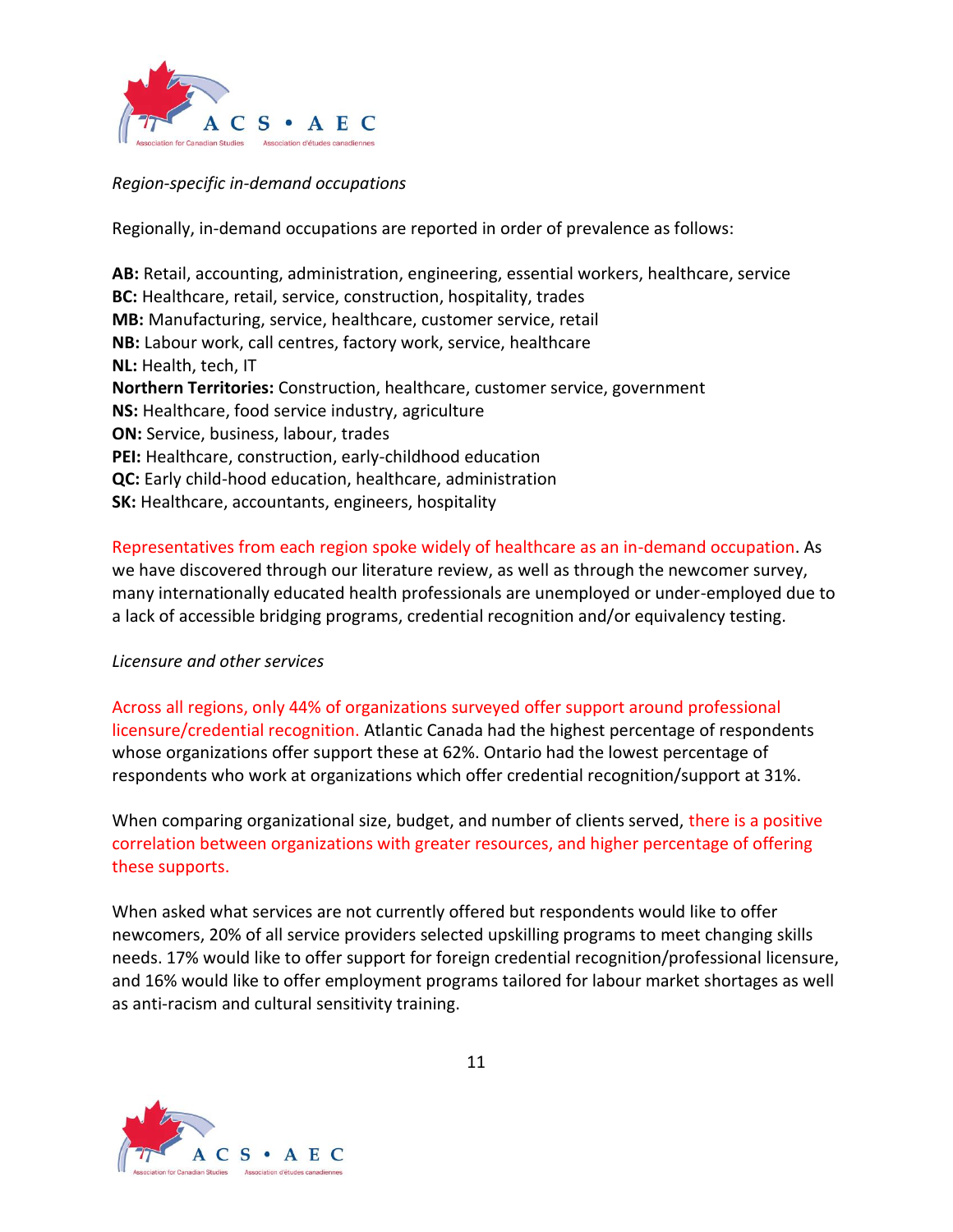

#### *Collaboration with other stakeholders*

81% of SPOs reported collaborating with community-based organizations "often". The second most noted collaboration is with other service providers in the same geographic region (68%), the federal government (57%), followed by provincial government collaboration (52%). The lowest levels of collaboration are reported with the municipal government (8% of respondents reported they "never" collaborate) and the private sector (7%).

#### *Organizational capacity and culture*

91% of service providers across Canada either strongly agreed or somewhat agreed that their organization has been able to respond quickly to changing circumstances brought about by recent events. Only 4% somewhat disagreed or strongly disagreed. In Quebec, however, 10% of service providers somewhat disagreed or strongly disagreed with the statement. Across the nation, 56% of SPOs strongly agreed or somewhat agreed that securing long-term funding is a challenge for their organization, indicating that securing long-term funding is a challenge with current funding models.

33% of respondents strongly agreed or somewhat agreed that their organization is incentivized to focus on outputs rather than outcomes. 27% somewhat disagreed or strongly disagreed. Respondents from British Columbia reported the highest percentage to strongly agree or somewhat agree with that statement at 47%.

92% of respondents "strongly" or "somewhat agreed" that their organization partners with other local organizations to provide services to immigrants and refugees. Responses were similar across regions, aside from Quebec, who reported 9% to "somewhat disagree" with the statement.

77% of SPO employees strongly or somewhat agreed that they can easily share and access knowledge about best practices with other organizations in the sector. Only 8% strongly or somewhat disagreed with the statement. However, in British Columbia, 11% somewhat disagreed.